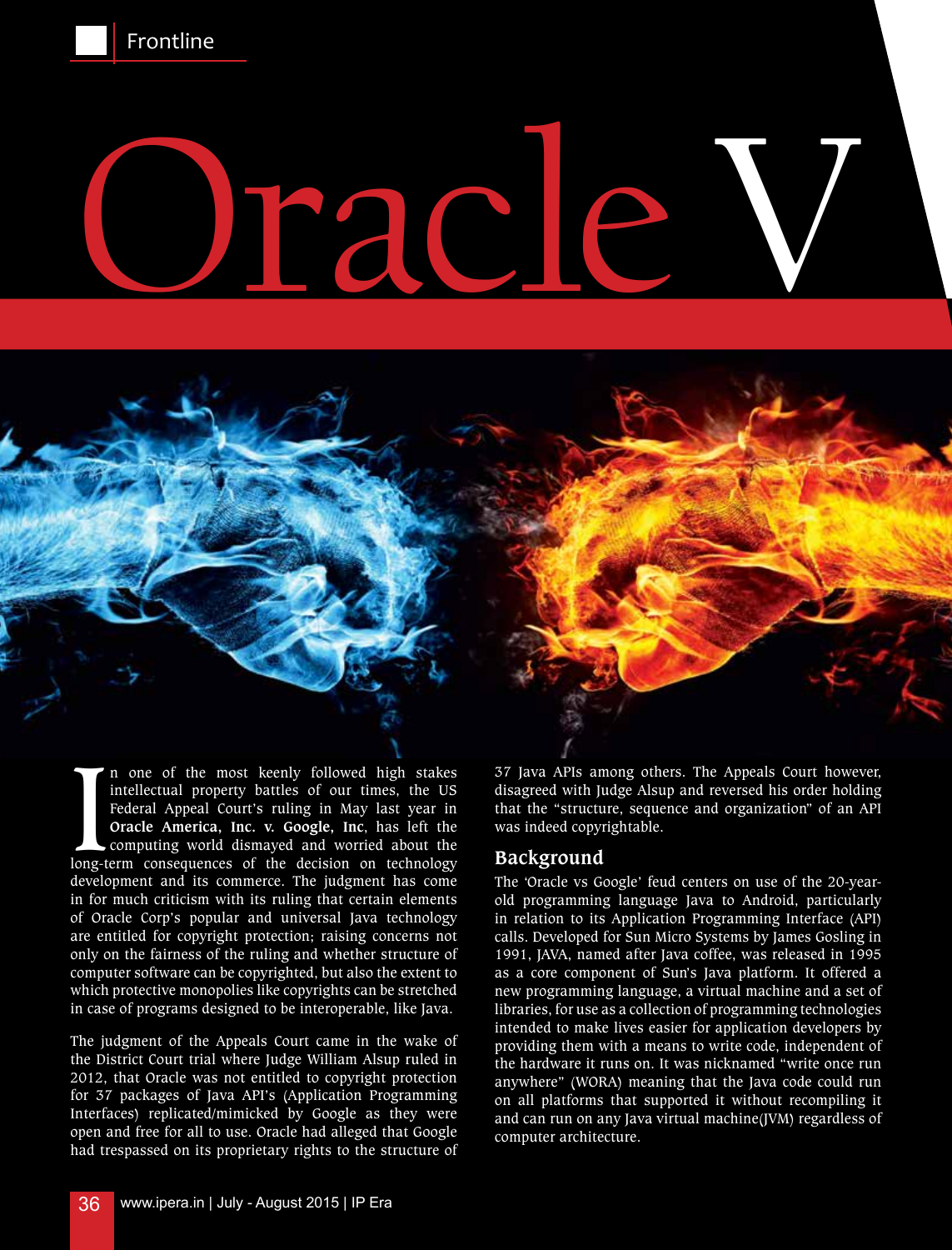# Google *What Lies Ahead?*

*Much of the software industry was hoping that the higher court would consider overturning the verdict against Google, not because there shouldn't be copyrighting in that space, but because copyrighting can negatively affect interoperability between products and services* 



Partner Lex Mantis **Anuradha Maheshwari**

Interestingly, Sun released the program in 2006 as free and open-source software, under the terms of the GNU General Public License. In fact, Sun's vice-president then Rich Green, is claimed to have said that Sun's ideal role with regard to Java was as an "evangelist", which was completely at odds with the stance taken subsequently by the software's new owners Oracle Corp. Major web browsers soon incorporated the ability to run Java applications and applets within web pages and Java quickly became popular. Java software runs on everything from laptops to data centers, game consoles to scientific supercomputers. It is believed that 9 million developers use it, particularly for client-server-web applications, asserting its measure of popularity.

> In 2005, Google purchased Android Inc mainly for mobile phones and continued developing the operating system, till they released a beta

version in 2007. They declared that they would be using some Java technologies and by the year-end, they released the android software development kit (SDK) that included Google's own 'implementations' of some of the Java APIs. Google also negotiated with Sun about a possible partnership and licensing deal for Java, albeit unsuccessfully.

However, in January 2010, Oracle acquired Sun Microsystems for \$7 billion and Oracle America Inc. officially became the owner of Java programming language and its licensing. Discussions for a possible licensing deal with Google took place, though failed. In August 2010, Oracle then sued Google for copyright and patent infringement of its proprietary technologies in Java, alleging that Google had improperly incorporated parts of Java into Android SDK and claimed roughly \$1 billion on its copyright claims. (The total claim on the suit was for \$6.1 billion).

### **Crux of the Issue**

While the U.S. District Court for the Northern District of California, hearing the case absolved Google on patent infringement, the crux of the matter was and still remains copyright infringement and fair use. Oracle contended that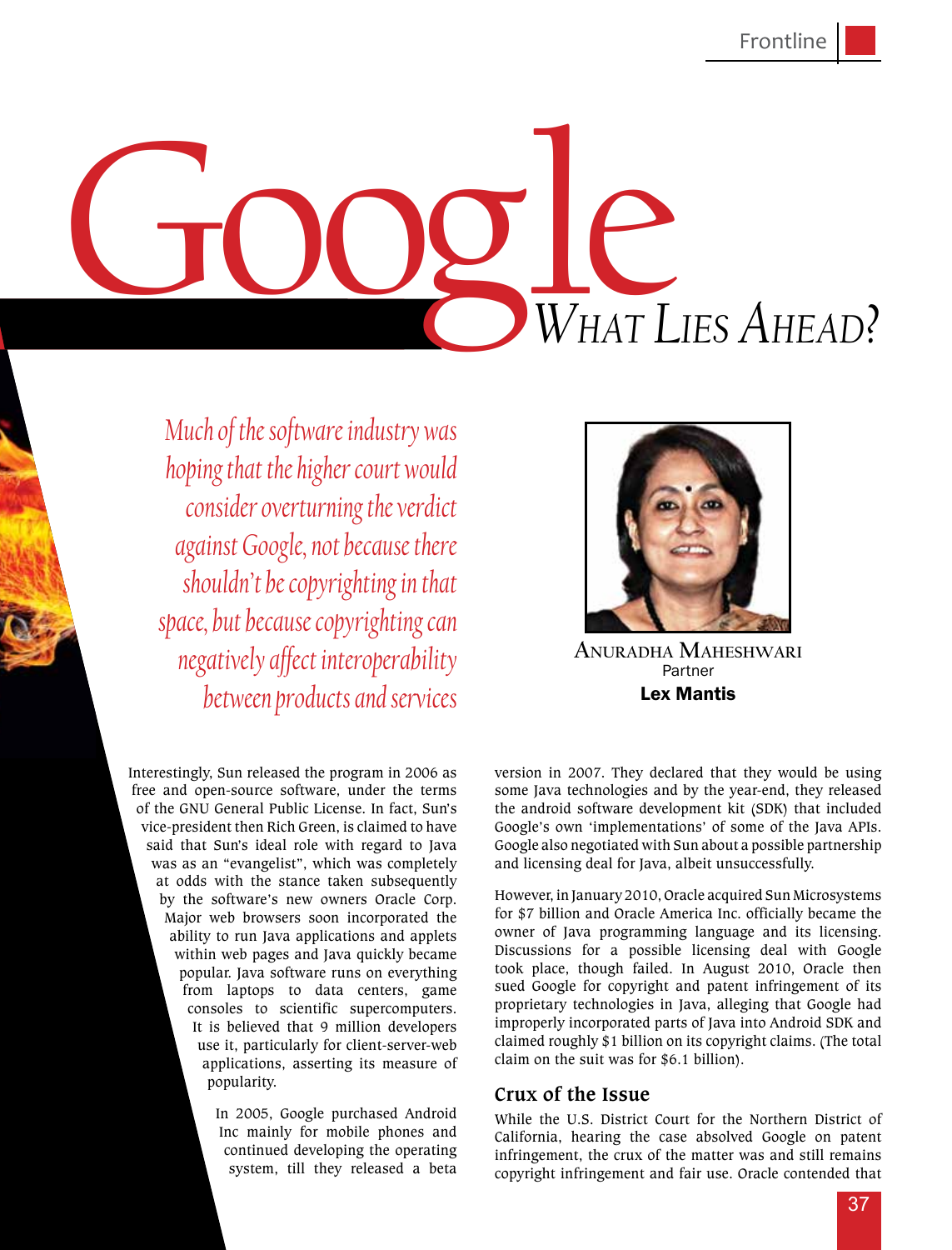Google infringed its copyrights in 37 Java API packages and API documentation including 8 specialized Java security packages and a routine called "range Check", by using them in the Android operating system without license.

Google admitted to copying eight of the files verbatim and the declaration sections of the other 37 Java packages, but argued that they were not guilty of 'infringement' because they had an affirmative defense under the "Fair Use Doctrine."

In order to determine API copyright infringement, it was important to first determine whether APIs fell within the ambit of copyright protection considering their functionality aspect. APIs specify how software components should communicate and work with each other. Fundamentally, they are specifications that operate as a set of functions, procedures, methods, classes or protocols that an operating system, library or service provides to support requests made by computer programs. They are not mere expressions, though they can be written in the form of a code to be used as an industry standard. The Court focused on whether verbatim copying of Oracle's code was necessary in order to access the functionality of the Java language and programming platform.

Judge Alsup, who specifically learnt Java for the purposes of this case ruled that "So long as the specific code used to implement a method is different, anyone is free under the Copyright Act to write his or her own code to carry out exactly the same function or specification of any methods used in the Java API. It does not matter that the declaration or method header lines are identical."

# **District Courts' Findings**

- • The jury found that yes, the Java API had been infringed, but could not determine if Google's 'fair use' claim was reasonable.
- The jury found that Google had copied nine sections of code called range Check, but neither the documentation nor the literal code was infringed and that there was no infringement of 8 decompiled security files that Google claimed made up the "core" of the Java operating system.
- The jury explained that it was necessary to use the 8 decompiled files verbatim, in order to access the Java language. The jury could not reach a verdict regarding fair use.
- • The District Court, in addition, found that none of the elements of the 37 API files were copyrightable, but range Check and the 8 decompiled security files were copyrightable.
- • The final verdict, in a nutshell, was that Google was guilty of infringement of the 8 decompiled security files, and range Check, with no affirmative defenses.
- In general, the U.S. District Court judge ruled that as applied to this case only and in this particular

circumstance, the **Java APIs weren't protected by copyright**.

• The court acknowledged that the overall structure of Oracle's API packages is creative, original, and resembling a taxonomy, which could qualify for copyright ability. However, the court found that the Java API "is nevertheless a command structure, a system or method of operation  $-$  a long hierarchy of over six thousand (actually seven thousand) commands to carry out preassigned functions," and hence decided that the structure Oracle was claiming was not copyrightable under Section 102(b) of the US Copyright Act.

# **Federal Court Decision**

Oracle appealed the District Court Ruling and the Federal Court of Appeals decided that the District Court was incorrect on several counts. First, the court ruled that the 37 API files were indeed copyrightable as they are expressive and "could have been written and organized in any number of ways to achieve the same functions" and since the District Court jury too had found infringement, Google was guilty of infringing 37 API files, 8 decompiled "core" files, and range Check. The unanimous Federal Circuit panel ordered further proceedings before Judge Alsup to decide whether Google's actions were protected under fair use. The FC siding with Oracle held that the code contained "protectable expression that was entitled to copyright protection" because Sun/Oracle 'exercised creativity in the selection and arrangement' of the method declarations when it created the packages and wrote the relevant declaring code." This view followed the earlier *Johnson Controls Inc., v. Wisconsin Corporation* verdict, where the Court decided that the 'structure, sequence and organization' (SSO) of computer programs is copyrightable. To summarize, the Federal Appeals Court:

- Reversed the main decision, deciding that the 37 Java APIs could indeed be copyrighted and were infringed.
- • Sent the "fair use" portion of the case back to the District Court for them to make a decision this time.
- Affirmed that Google was at fault regarding those nine pieces of range Check code.
- • Concluded that a set of commands to instruct a computer to carry out desired operations may contain expression eligible for copyright protection.

The Federal Court quoted Chief Justice Michael Boudin in his concurring opinion in *Lotus Development Corporation v Borland International Inc* where the High Court agreed with the Appeals Court ruling that a 'method of operation' is not copyrightable saying: *"Applying copyright law to computer programs is like assembling a jigsaw puzzle whose pieces do not quite fit."* Affirming that the examination of the jigsaw pieces was indeed a difficult task, the Court also concluded that the District Court did not properly separate the concept of copyrightability and the concept of copyright infringement.